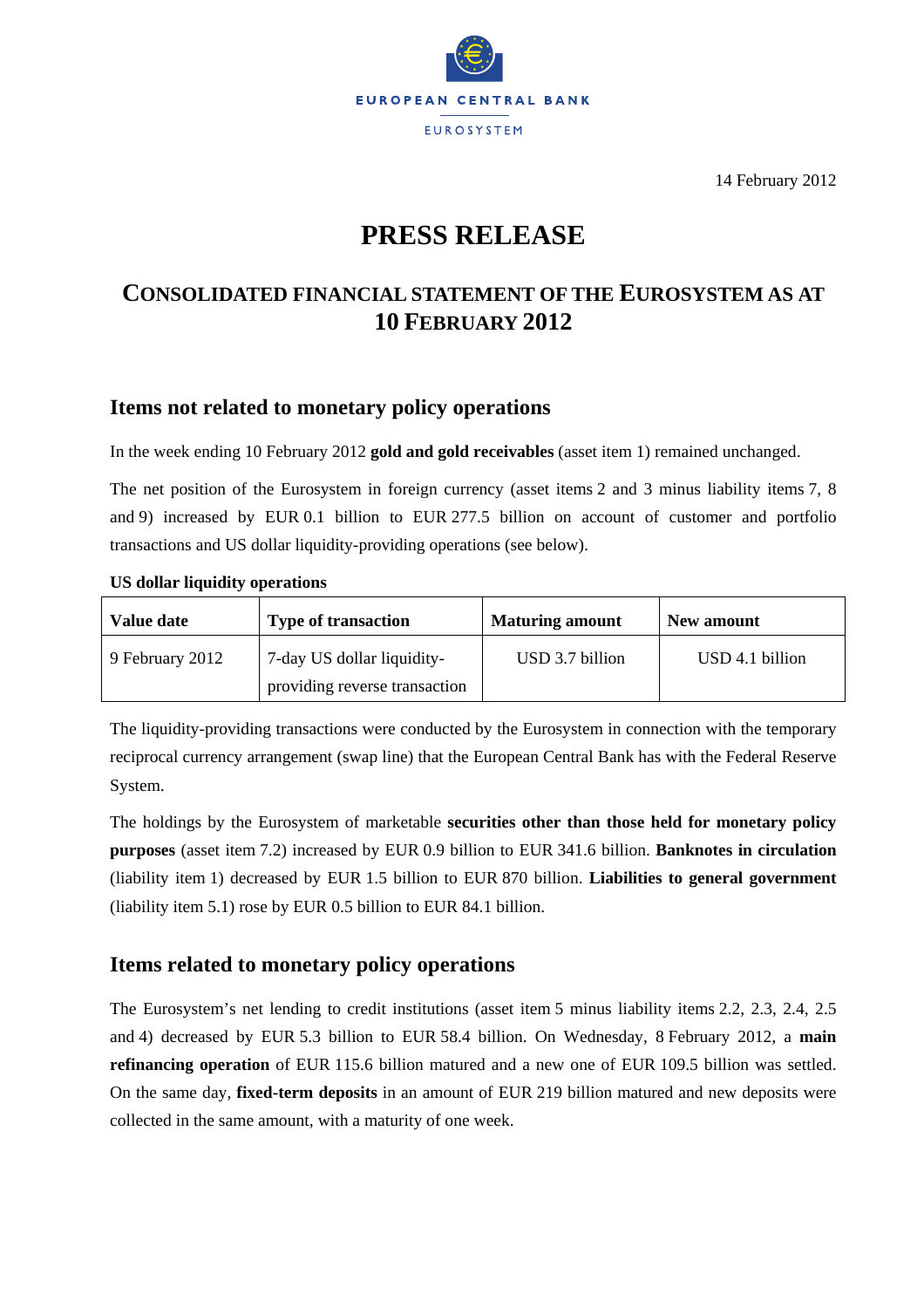Recourse to the **marginal lending facility** (asset item 5.5) was EUR 1.2 billion (compared with EUR 2.8 billion in the previous week), while recourse to the **deposit facility** (liability item 2.2) was EUR 507.9 billion (compared with EUR 511.4 billion in the preceding week).

The holdings by the Eurosystem of **securities held for monetary policy purposes** (asset item 7.1) increased by EUR 0.1 billion to EUR 282.7 billion. This increase was due to settled purchases under the Securities Markets Programme and the second covered bond purchase programme, as well as the redemption of securities under the first covered bond purchase programme. Therefore, in the week ending 10 February 2012 the value of accumulated purchases under the Securities Markets Programme amounted to EUR 219.3 billion, while those of the portfolios held under the first and second covered bond purchase programmes totalled EUR 57.6 billion and EUR 5.8 billion respectively. All three portfolios are accounted for on a held-to-maturity basis.

#### **Current accounts of euro area credit institutions**

As a result of all transactions, the **current account** position of credit institutions with the Eurosystem (liability item 2.1) decreased by EUR 0.7 billion to EUR 83.2 billion.

#### **European Central Bank**

Directorate Communications, Press and Information Division Kaiserstrasse 29, D-60311 Frankfurt am Main Tel.: +49 69 1344 7455, Fax: +49 69 1344 7404 Internet: http://www.ecb.europa.eu **Reproduction is permitted provided that the source is acknowledged.** 

2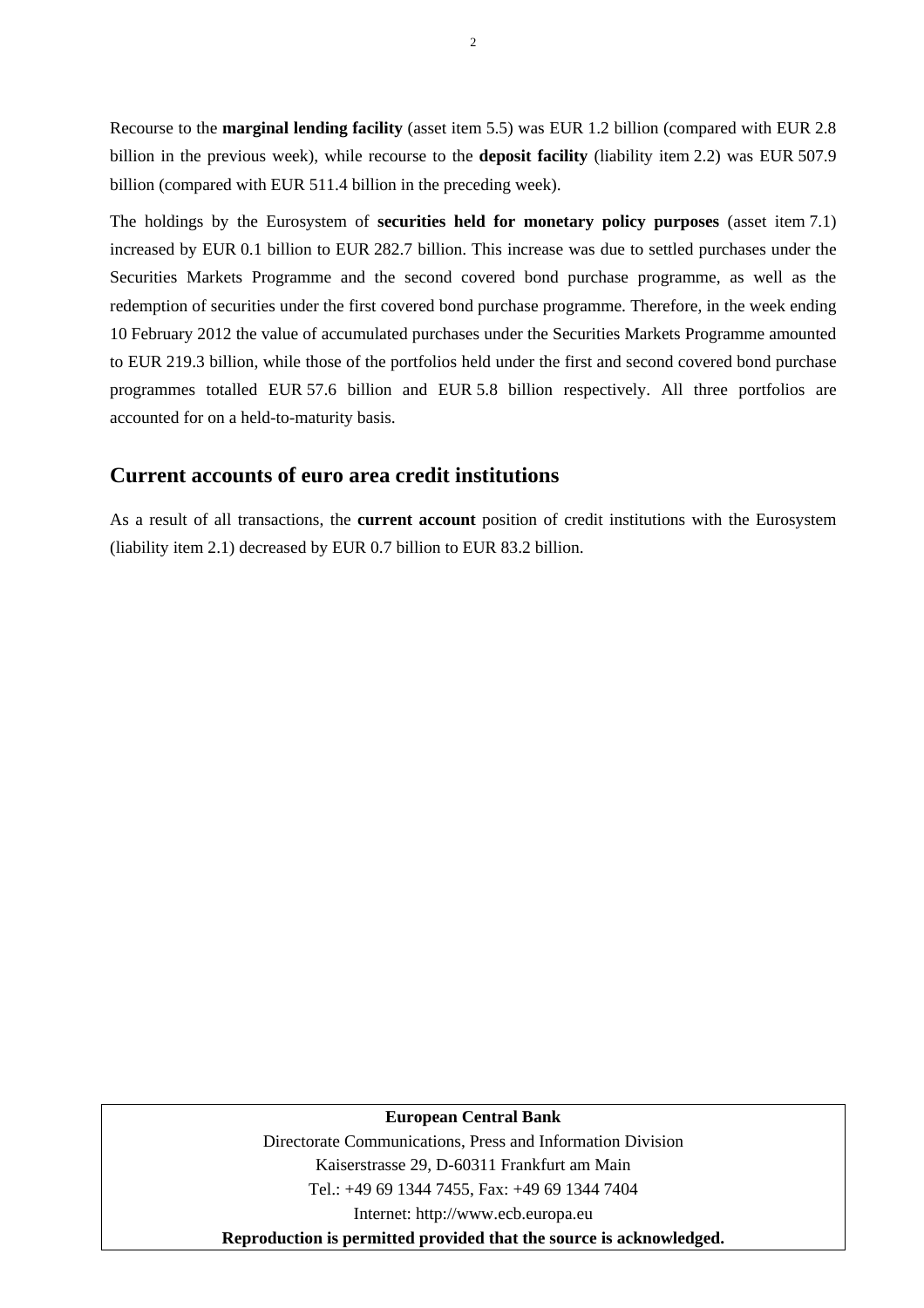

#### **Consolidated financial statement of the Eurosystem - 14/02/2012**

| <b>Assets (EUR millions)</b>                                                                                                     | <b>Balance</b>    | <b>Difference</b><br>compared<br>with last<br>week due to<br>transactions | <b>Liabilities (EUR millions)</b>                                                                              | <b>Balance</b>    | <b>Difference</b><br>compared<br>with last<br>week due to<br>transactions |
|----------------------------------------------------------------------------------------------------------------------------------|-------------------|---------------------------------------------------------------------------|----------------------------------------------------------------------------------------------------------------|-------------------|---------------------------------------------------------------------------|
| 1 Gold and gold receivables                                                                                                      | 423,446           | 0                                                                         | 1 Banknotes in circulation                                                                                     | 869,974           | $-1,535$                                                                  |
| 2 Claims on non-euro area residents<br>denominated in foreign currency                                                           | 245,107           | $-905$                                                                    | 2 Liabilities to euro area credit institutions<br>related to monetary policy operations<br>denominated in euro | 812,062           | $-3,173$                                                                  |
| 2.1 Receivables from the IMF<br>2.2 Balances with banks and security<br>investments, external loans and other<br>external assets | 85,520<br>159,587 | $-190$<br>$-715$                                                          | 2.1 Current accounts (covering the<br>minimum reserve system)<br>2.2 Deposit facility                          | 83,209<br>507,876 | $-705$<br>$-3,562$                                                        |
|                                                                                                                                  |                   |                                                                           | 2.3 Fixed-term deposits                                                                                        | 219,000           | 0                                                                         |
| 3 Claims on euro area residents                                                                                                  | 100,629           | 194                                                                       | 2.4 Fine-tuning reverse operations                                                                             | 0                 | $\Omega$                                                                  |
| denominated in foreign currency                                                                                                  |                   |                                                                           | 2.5 Deposits related to margin calls                                                                           | 1.977             | 1,095                                                                     |
| 4 Claims on non-euro area residents<br>denominated in euro<br>4.1 Balances with banks, security                                  | 23,936<br>23,936  | $-244$<br>$-244$                                                          | 3 Other liabilities to euro area credit<br>institutions denominated in euro                                    | 2,215             | 197                                                                       |
| investments and loans                                                                                                            |                   |                                                                           | 4 Debt certificates issued                                                                                     | $\bf{0}$          | 0                                                                         |
| 4.2 Claims arising from the credit facility                                                                                      | 0                 | 0                                                                         |                                                                                                                |                   |                                                                           |
| under ERM II                                                                                                                     |                   |                                                                           | 5 Liabilities to other euro area residents<br>denominated in euro                                              | 94,255            | 450                                                                       |
| 5 Lending to euro area credit institutions                                                                                       | 787,255           | $-7,723$                                                                  | 5.1 General government                                                                                         | 84,121            | 517                                                                       |
| related to monetary policy operations<br>denominated in euro                                                                     |                   |                                                                           | 5.2 Other liabilities                                                                                          | 10,133            | $-66$                                                                     |
| 5.1 Main refinancing operations                                                                                                  | 109,462           | $-6,117$                                                                  | 6 Liabilities to non-euro area residents                                                                       | 118,781           | $-3,693$                                                                  |
| 5.2 Longer-term refinancing operations                                                                                           | 676,505           | 0                                                                         | denominated in euro                                                                                            |                   |                                                                           |
| 5.3 Fine-tuning reverse operations                                                                                               | 0                 | 0                                                                         |                                                                                                                |                   |                                                                           |
| 5.4 Structural reverse operations                                                                                                | 0                 | 0                                                                         | 7 Liabilities to euro area residents                                                                           | 5,014             | 1,473                                                                     |
| 5.5 Marginal lending facility                                                                                                    | 1,213             | $-1,586$                                                                  | denominated in foreign currency                                                                                |                   |                                                                           |
| 5.6 Credits related to margin calls                                                                                              | 74                | $-20$                                                                     |                                                                                                                |                   |                                                                           |
| 6 Other claims on euro area credit                                                                                               | 70,338            | $-2,981$                                                                  | 8 Liabilities to non-euro area residents<br>denominated in foreign currency                                    | 7,319             | $-2,265$                                                                  |
| institutions denominated in euro                                                                                                 |                   |                                                                           | 8.1 Deposits, balances and other liabilities                                                                   | 7,319             | $-2,265$                                                                  |
| 7 Securities of euro area residents                                                                                              | 624,299           | 1,071                                                                     | 8.2 Liabilities arising from the credit facility<br>under ERM II                                               | 0                 | 0                                                                         |
| denominated in euro                                                                                                              |                   |                                                                           |                                                                                                                |                   |                                                                           |
| 7.1 Securities held for monetary policy<br>purposes                                                                              | 282,686           | 145                                                                       | 9 Counterpart of special drawing rights<br>allocated by the IMF                                                | 55,942            | 0                                                                         |
| 7.2 Other securities                                                                                                             | 341,613           | 925                                                                       |                                                                                                                |                   |                                                                           |